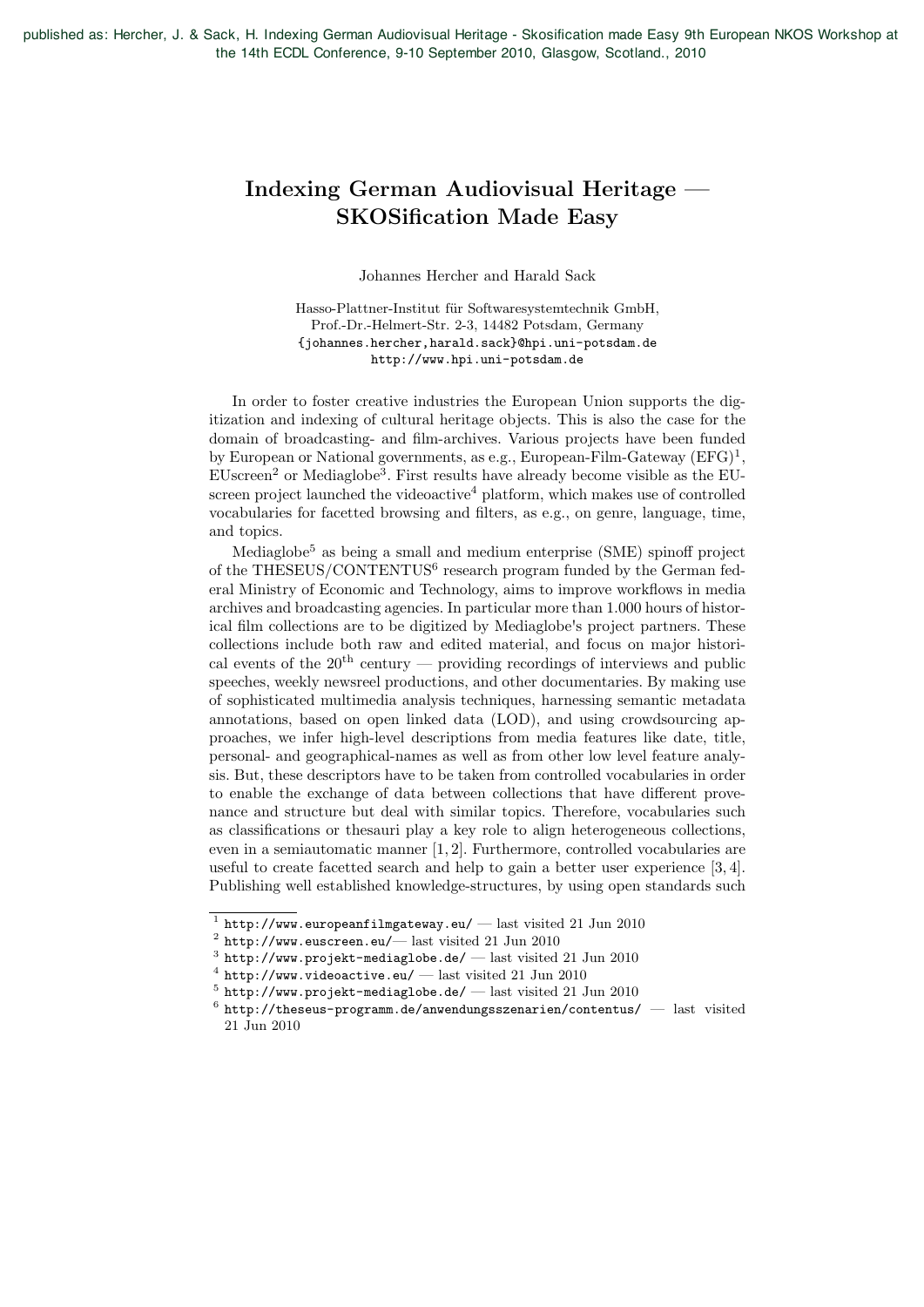## 2 Johannes Hercher and Harald Sack

as the Resource Description Framework (RDF)7, and the Simple Knowledge Organisation System  $(SKOS)^8$ , may be a nucleus for a variety of governmental, educational and commercial applications.

A strong commitment is required, as previous research has shown a lack of public available controlled vocabularies to support indexing of audiovisual material [5]. In contrast there is a vast amount of film related metadata standards as, e.g., P/Meta<sup>9</sup>, MPEG-7<sup>10</sup>, or BBC's Standard Exchange Framework  $(SMEF)^{11}$ . But, these are primary designed for formal metadata exchange. For example MPEG-7 defines metadata structures and semantics — also for contentmanagement and description — but its vocabulary terms, e.g. for classification, subjects and genre are strongly limited *c.f. ISO/IEC 15938-5)*. In contrast, controlled vocabularies are appropriate for collection-alignment on a content oriented layer by providing fine-grained collections of terms.

In fact, there already exist classifications and thesauri dedicated for indexing audiovisual material, but they are only available as print version, as e.g., [6], or so far 'hidden' in private or public media archives. Though, there is an increasing demand for audiovisual related vocabularies, we have encouraged major film archives in Germany, as e.g., *German National Archive* (BA), *National Broadcasting Archive* (DRA) and *German Broadcasting Compound* to make their controlled vocabularies available for public use. The following contributions to the scientific- and film-industry community, have motivated this step:

- Reuse of controlled vocabulary on films and film related material for indexing, facetted browsing, and retrieval issues.
- Interlinking and alignment of heterogeneous collections on the content-layer by using thesauri and classifications with semantic web technology such as RDF, SKOS and LOD.
- Promotion of open standards for knowledge exchange and adding value for small and middle-size archives by providing a conversion and hosting service.

We plan to support the public funded media archives with manpower to make their vocabularies available in SKOS-format. SKOS is the W3C's standard for building Knowledge Organisation Systems (KOS) for the web, and is well accepted because of its interoperability [7]. We will pay special attention on the correct use of the SKOS standard, hence many vocabularies and data within LOD cloud suffer from inaccuracy and of low quality [8]. In this context we discuss the feasibility of a *plain text to SKOS transformation* by exploiting indention-level and descriptor-labels with an automated procedure. At the end, we show the practical use of SKOSified thesauri for facetted search within video assets by the example of the Mediaglobe search interface and ontology.

 $^7$ http://www.w3.org/RDF/ — last visited 21 Jun 2010

 $^8$ http://www.w3.org/2004/02/skos/ — last visited 21 Jun 2010

 $9$  http://tech.ebu.ch/docs/tech/tech3295v2\_1.pdf — last visited 21 Jun 2010

 $^{10}$  http://mpeg.chiariglione.org/ - last visited 21 Jun 2010

 $^{11}$  http://www.bbc.co.uk/guidelines/smef/ — last visited 21 Jun 2010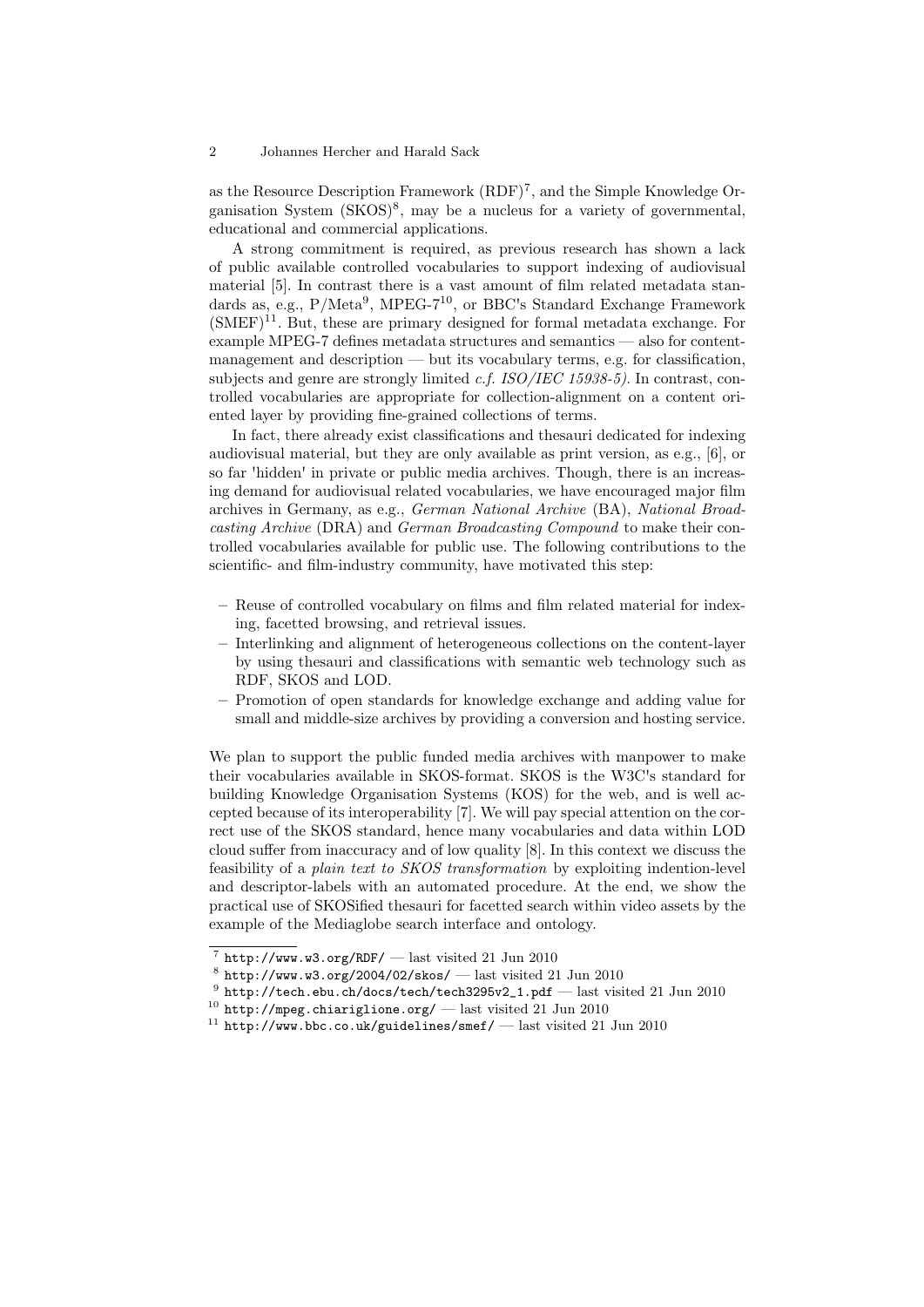Meanwhile, other projects such as EFG and EUscreen have similar intentions. But, EFG is limited to translation of cataloging rules, as e.g., [9] into different languages in order to harmonize formal metadata exchange. Our approach is different, because we focus on the content level. Also, our approach differs from EUscreen as to our knowledge, they do neither use the vocabularies of German audiovisual archives nor do they plan to make vocabularies available for public use. Regarding SKOSification, there was already major research on converting existing thesauri. But van Assem et.al., focussed on XML-encoded thesauri and provided scripts for transformation of, as e.g., Medical Subject Headings (MESH) and WordNet [10]. In contrast, we focus on the audiovisual domain and try to convert existing thesauri from plain text to SKOS. In fact, various tools are available for creating and maintaining vocabularies, based on common web standards such as RDF, SKOS, and OWL.<sup>12</sup> But, these tools don't provide straightforward import of plain text formatted thesauri or export to RDF-SKOS file.

Up to now, we have distinguished only one thesaurus to index audiovisual material [6]. Moreover, a survey in German national audiovisual archives showed that limited resources seem to retard the publication of controlled vocabularies in this domain, although most archives are willing to contribute. Currently, getting access to their authority-files and thesauri is being negotiated. In parallel, we are developing tools for efficient *text to SKOS transformation* to support also small and middle-sized film archives in the publication of their vocabularies via a webservice.

## References

- 1. Isaac, A., Schlobach, S., Matthezing, H., Zinn, C.: Integrated access to cultural heritage resources through representation and alignment of controlled vocabularies. Library Review  $57(3)$   $(2008)$   $187 - 199$
- 2. van der Meij, L., Isaac, A., Zinn, C.: A Web-Based repository service for vocabularies and alignments in the cultural heritage domain. In: The Semantic Web: Research and Applications. Springer (2010) 394–409
- 3. Morville, P., Rosenfeld, L.: Information architecture for the World Wide Web. 3rd. edn. O'Reilly, Sebastopol, Ca, USA (2007)
- 4. Troncy, R.: Bringing the IPTC news architecture into the semantic web. In Sheth, A., Staab, S., Dean, M., Paolucci, M., Maynard, D., Finin, T., eds.: Proceedings of the 7th International Conference on The Semantic Web (ISWC'08). Volume 5318 of Lecture Notes in Computer Science. Springer, Berlin ; Heidelberg (2008) 483–498
- 5. Oomen, J., Smulders, H.: Multimatch : First analysis of metadata in the cultural heritage domain. Technical Report D 2.1, Netherlands Institute for Sound and Vision (May 2006)
- 6. Intner, S.S., Studwell, W.E.: Subject access to films and videos. Soldier Creek Press, Lake Crystal, Minn., USA (1992)
- $12$  c.f.: Protégé http://protege.stanford.edu/, PoolParty http://poolparty. punkt.at/, Neologism http://neologism.deri.ie/ — last visited 21 Jun 2010